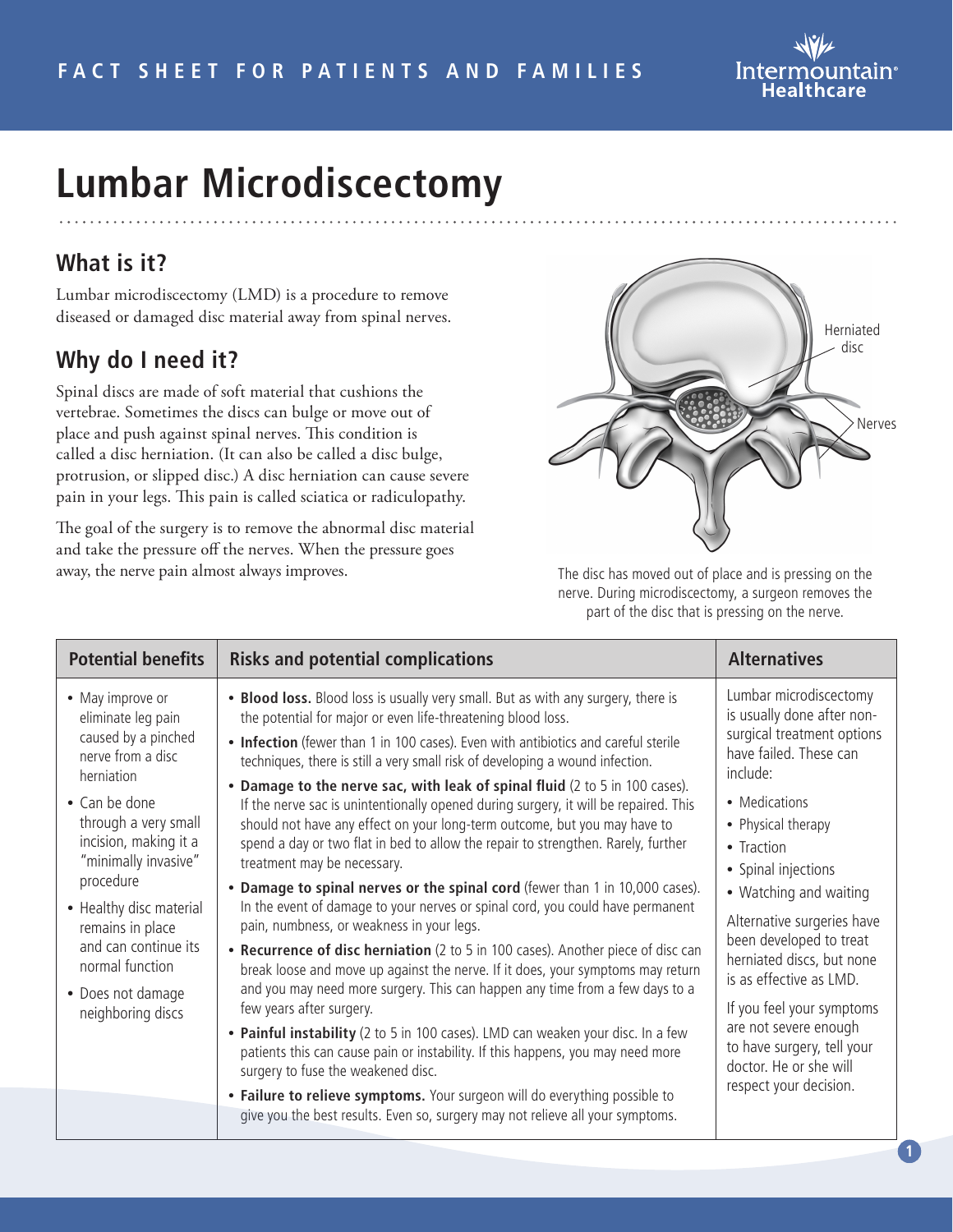## **How do I prepare for surgery?**

Take these steps to help your surgery and recovery go better:

- **Stop smoking.** If you smoke, try to stop before your surgery. Non-smokers have fewer bleeding complications related to surgery. Also, people who smoke have more disc problems and more back pain than people who don't.
- **Stop certain medications.** Stop taking aspirin 2 weeks before surgery. Stop taking anti-inflammatory medications such as ibuprofen (Advil, Motrin) and naproxen (Aleve) 1 week before surgery. Tell your doctor if you are taking any blood thinners so your doctor can help you stop these as well. You can continue to take most of your other regular medications. Tell your doctor everything you're taking so your doctor can help you know what to stop.
- **Ask for time off work.** Ask your doctor how long you may need to be off work, and make arrangements with your employer.
- **Ask someone to drive you home.** Arrange for someone to drive you home from the hospital and to help you at home for the first few days.

## **What happens before the surgery?**

- Do not eat or drink anything after midnight the night before the surgery.
- Take your regular medications (as directed by your surgeon) as normal, with a few sips of water.
- You will be admitted to the hospital on the day of the surgery.
- Bring a list of all your current medications with you to the hospital. This includes over-the-counter medications and vitamins.
- You may need to fill out some paperwork, including a consent form for the surgery.

# **What happens during the surgery?**

- **1** An anesthesiologist will put you to sleep so you will not feel or remember the surgery. You will also be given antibiotics to help prevent infection.
- **2** You will be placed on your stomach so the surgery can be done from your back, at or near your spine.
- **3** The surgeon will make a small incision (cut) in your back, and move muscle out of the way to expose your spine.
- **4** The surgeon will make a small opening (laminotomy) in your spine. Usually this is done by removing bone with a small drill.
- **5** Using a microscope, the surgeon will identify the nerves and the disc.
- **6** The surgeon will remove abnormal disc material that is pressing on your nerve and leave healthy disc in place.
- **7** When the surgeon is satisfied that all pressure on the nerves has been removed, the wound will be closed with stitches.
- **8** Your surgeon may put a steroid medication on the nerves to help prevent irritation from the surgery.



The surgeon makes an opening in the vertebra and removes the part of the disc that is causing pain.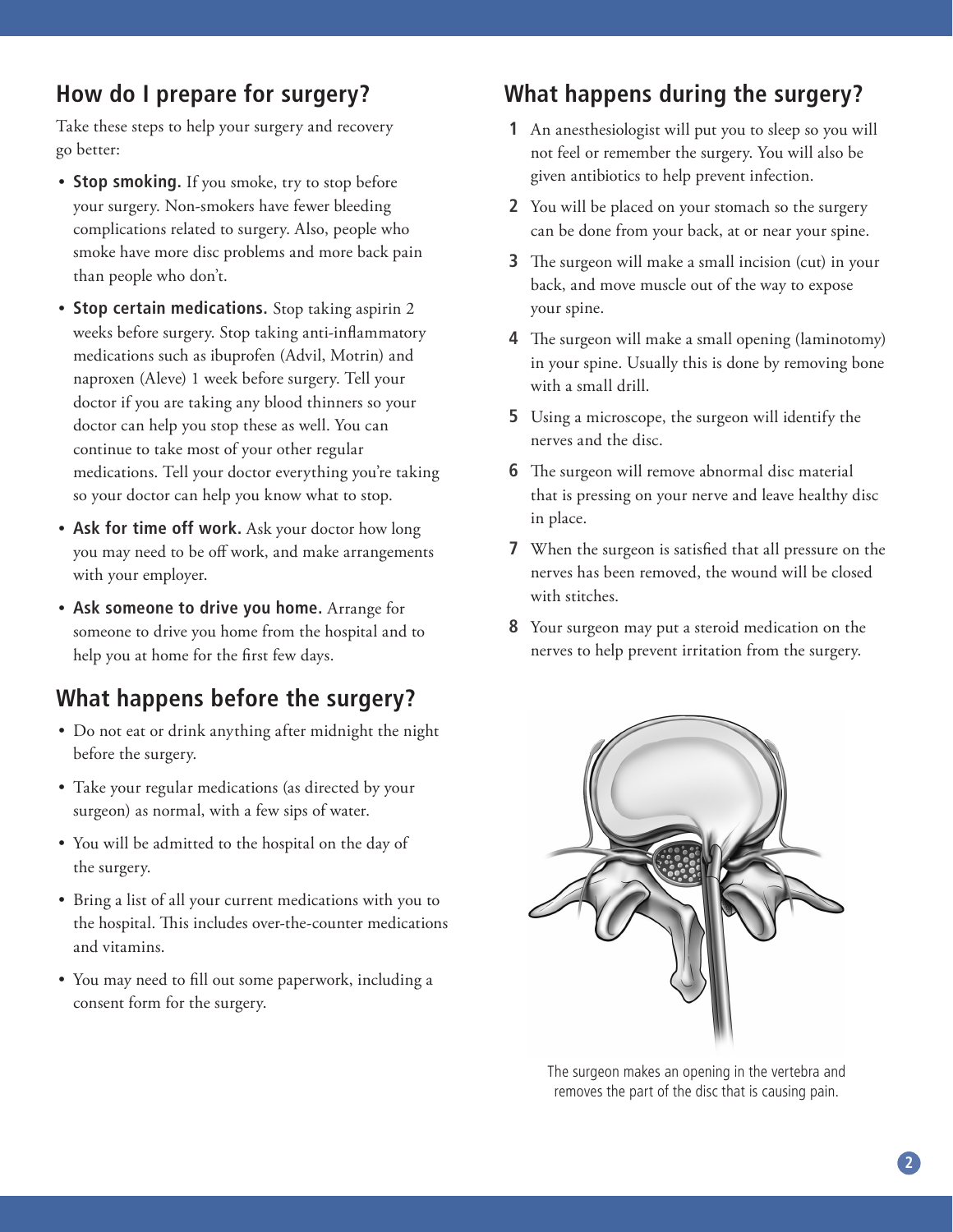## **What happens after the surgery?**

- You will wake up from surgery in a recovery area of the hospital. Within about 30 minutes, you will be taken to your hospital room.
- The leg pain will most likely be better or gone. However, you may feel new pain in the area where the surgery was done. You'll be given medication for it, and the pain will gradually go away.
- You will be up and walking the day of the surgery. Nurses and physical therapists will be there to help you.
- By the time you go home, you should be able to get around on your own and take care of your own personal needs. Your pain should be well controlled with medications.
- Most patients go home the day after surgery. Some go home the same day as the surgery.



Once the disc is no longer pressing on the nerves, the pain usually goes away.

## **Other frequently asked questions about lumbar microdiscectomy**

#### **How long does this surgery take?**

LMD usually takes 1 to 2 hours. However, it may take longer if you have scar tissue from previous surgeries, or certain other factors. Your surgeon will give you a rough idea, but may not know until the surgery is in progress.

### **How effective is microdiscectomy?**

LMD is a very effective operation to relieve leg pain from a disc herniation. National statistics show that 85 to 90 percent of patients who have this surgery feel it was worthwhile. It is, therefore, considered the "gold standard" by which all other disc operations are measured. Doctors continue to research other surgical treatments for disc herniation, but so far nothing else has proven as safe and effective as LMD.

LMD is not effective in treating pure back pain. While leg pain usually improves, low back pain may not improve.

#### **Will this surgery affect other spinal discs?**

No. Because LMD does not affect the normal function of your disc, it has no effect on other disc levels in your spine.

## **Why do spinal discs go bad?**

Discs are the soft tissue pads between your lumbar vertebrae. They act as a cushion or shock absorber for the bones of your spine. As such, they are subject to extreme mechanical forces. As we age, they begin to wear or deteriorate. They can also be injured. A worn or damaged disc can cause back pain.

A disc herniation is simply a piece of disc material that has broken loose and pushed its way into a place it does not belong. If it pushes up against a nerve root, it can cause severe pain.